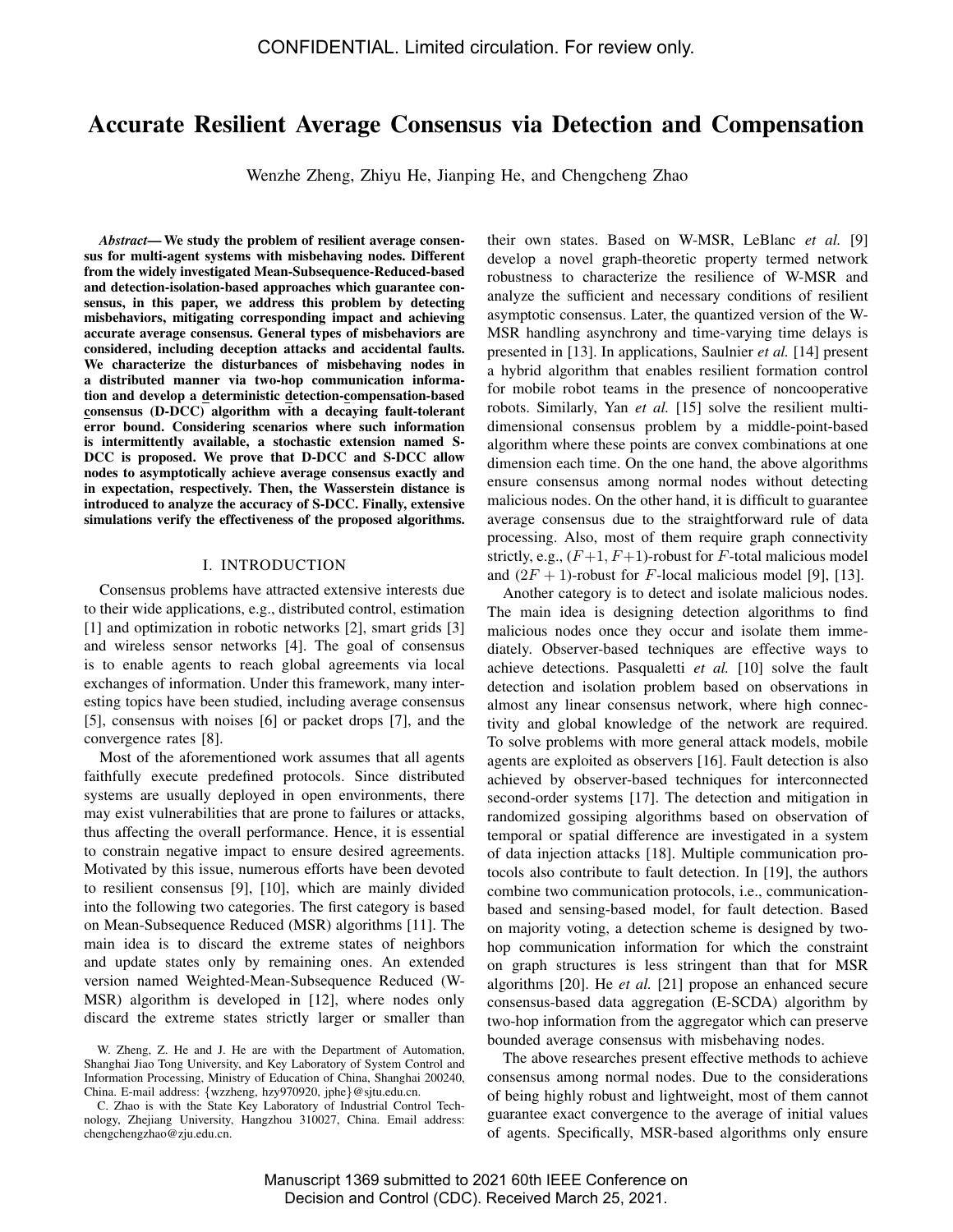consensus within the range or convex hull of normal nodes' initial states, and detection-isolation-based algorithms do not eliminate disturbing effects caused by malicious nodes before isolations. Hence, the information of initial states may be polluted. Also, the latter category of algorithms might mistake faulty nodes for malicious ones when link failures or miscalculations occur accidentally, resulting in loss of information and system capacity. Hence, it is essential to design average consensus algorithms equipped with mechanisms to detect and compensate impact of misbehaving nodes and to provide tolerance for faulty nodes, at reasonable costs of storage, communication and computations. The main contributions of this paper are summarized as follows.

- The problem of resilient average consensus with misbehaving nodes is investigated. Not only detection and isolation, but also estimation and compensation are adopted to achieve accurate average consensus.
- By utilizing two-hop communication information, we design schemes to detect and compensate the errors accurately by neighboring normal nodes. Based on the schemes and fault-tolerant error bounds, two detectioncompensation-based consensus (i.e., D-DCC and S-DCC) algorithms are proposed to cope with scenarios where information sets are constantly and intermittently available, respectively.
- We prove that average consensus is achieved by D-DCC exactly, and by S-DCC in expectation with less computation costs. We analyze the accuracy of S-DCC by Wasserstein distance, and present evaluation results of the proposed algorithms.

The rest of this paper is organized as follows. Section II introduces the models of networks and attacks. Section III presents the proposed algorithms consisting of the mechanisms of detection and compensation. Then, the effectiveness of the algorithms is shown in Section IV. In Section V, simulation results are provided. Finally, Section VI concludes the paper and discusses the future directions.

## II. PRELIMINARIES AND PROBLEM FORMULATION

### *A. Network Model*

Consider a network modeled as an undirected graph  $\mathcal{G} =$  $(V, \mathcal{E})$  with vertex set  $V = \{1, 2, \dots, N\}$  and edge set  $\mathcal{E} \subseteq \mathcal{V} \times \mathcal{V}$ . Note that  $(i, j) \in \mathcal{E}$  indicates node i and node j can communicate with each other. The neighbor set of node i is denoted by  $\mathcal{N}_i = \{j | (i, j) \in \mathcal{E} \}$ . The adjacency matrix is  $A_{\mathcal{G}} = [a_{ij}]_{N \times N}$ , and Laplacian matrix is  $L = D_{\mathcal{G}} - A_{\mathcal{G}}$ , where  $D_g = \text{diag}(d_1, \ldots, d_N)$  with  $d_i = \sum_{j=1}^N a_{ij}$ . Let  $d_m = \max\{d_1, \ldots, d_N\}$ . Let subset  $\mathcal{V}_s = \{1, 2, \cdots, n\}$ and  $V_m = \{n+1, n+2, \dots, N\}$  represent normal nodes set and misbehaving nodes set, respectively. It follows that  $\mathcal{V}_s \cup \mathcal{V}_m = \mathcal{V}$  and  $\mathcal{V}_s \cap \mathcal{V}_m = \phi$ .

#### *B. Consensus Algorithms*

Let  $x_i(k) \in \mathbb{R}$  be the state of node i at iteration k and  $x(k) = [x_1(k), x_2(k), \cdots, x_N(k)]^\top$  be the vector of values. Consensus algorithms are distributed control protocols that drive all states to the same value,  $x_i = c, \forall i \in V$  [5]. The final value  $c$  is called consensus value. Particularly, if  $c = 1/N \sum_{i=1}^{N} x_i(0)$ , an average consensus is achieved. The basic discrete-time linear consensus is represented as

$$
x(k+1) = Wx(k),\tag{1}
$$

where  $W$  is a doubly stochastic matrix, i.e., both row stochastic and column stochastic. By (1), all nodes' states will exponentially converge to average consensus if  $G$  is a connected graph. The commonly used weight matrix guaranteeing asymptotic convergence includes Metropolis weights [22] and Perron matrix, i.e.,  $W = I - \gamma L$ , where  $\gamma < 1/d_m$ .

#### *C. Information Set and Attack Model*

The update rule (1) implies that each node updates its state by using the states of its own and its neighbors. Such two-hop information can be properly utilized to facilitate the efficient detection of misbehaviors of targeted agents [4], [16]. Specifically, for node i at time  $k$ , the corresponding information set  $\Psi_i(k)$  is denoted by

$$
\Psi_i(k) = \{i, x_i(k), \pi_i(k), \varepsilon_i(k-1), \{j, x_j^{(i)}(k-1), j \in \mathcal{N}_i\}\},\
$$

where  $x_j^{(i)}(k-1)$  is the state value (at time  $k-1$ ) of node j sent by node i to neighbors at time k.  $\varepsilon_i(k)$  is the compensation added by normal nodes and will be discussed in detail later. Let  $\pi_i(k)$  be the attack detection flag taking values of either "1" or "0", representing "attack" or "no attack", respectively. Note that  $\varepsilon_i(k)$  is allowed to be nonzero for normal nodes if  $\pi_i(k) = 1$ . All nodes transmit the information set to all neighbors at each time. Under Perron weights, the updating coefficients of node i, i.e.,  $\omega_{ij}$ ,  $\forall j \in \mathcal{N}_i$ , are known by neighbors if the number of neighbors  $|\mathcal{N}_i|$  and N are known by neighbors, which provide bases for the error detection.

Misbehaving nodes considered in this paper can be either malicious nodes or faulty nodes. Faulty nodes may cause disturbances to the system because of accident faults, e.g., miscalculations. A node is said to be malicious if it sends the same information to all of its neighbors at each time by manipulating the information set. If the network is realized by broadcast communication, it is natural to assume that any agent sends the same value to all of its neighbors. We introduce three assumptions regarding the specific attacks that malicious nodes can generate.

Assumption 1. *Any two misbehaving nodes do not neighbor with each other.*

Assumption 2. *A malicious node can manipulate its information set by changing the state values of its own and its neighbors, and delete the IDs and states of its neighbors, but cannot add any entries.*

Assumption 3. *A normal node will cut off all future communication with a certain node that is to be isolated.*

Assumption 1 is reasonable when the attack capability is limited, e.g., when the number of misbehaving nodes is much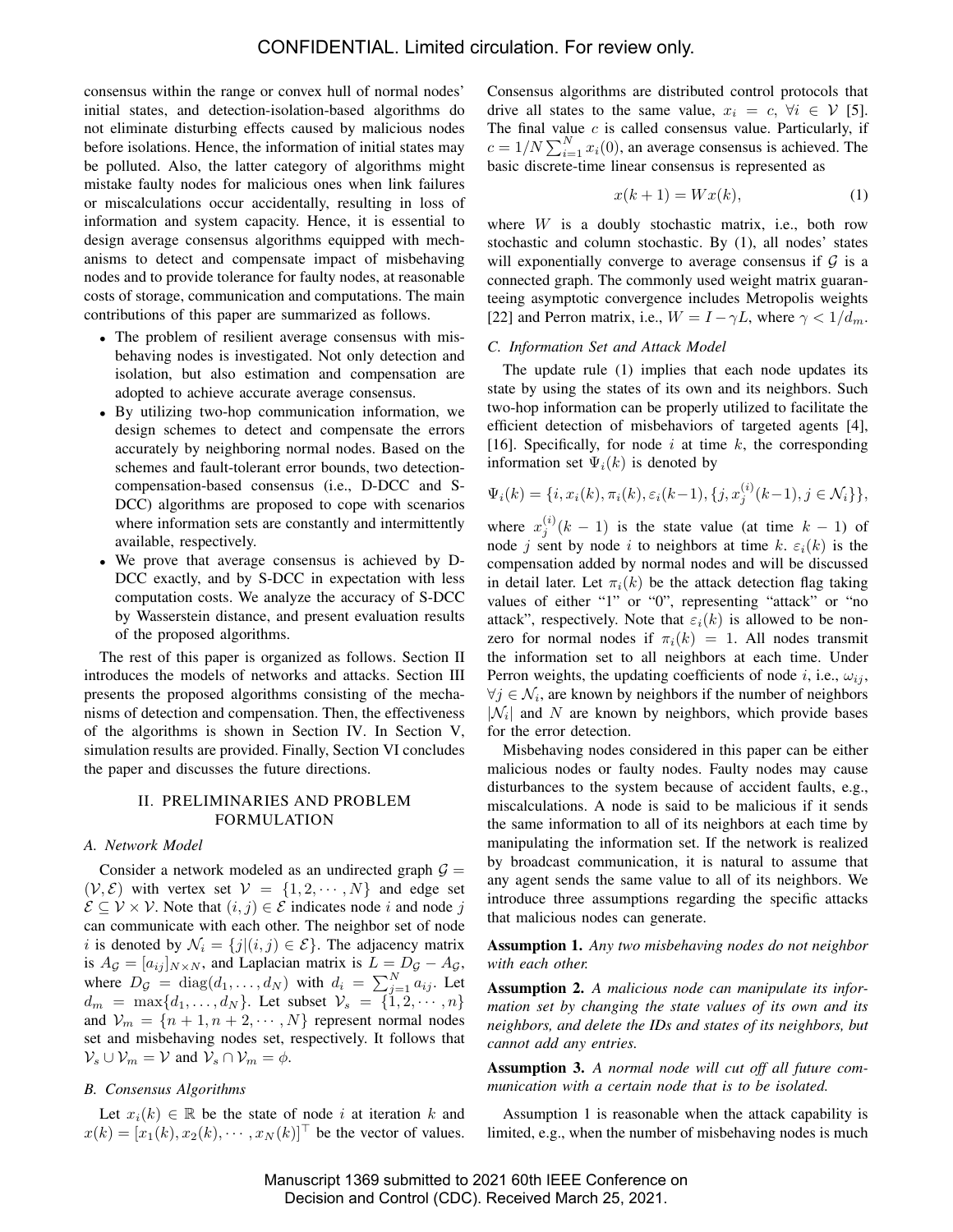less than that of normal nodes, or misbehaving nodes are sparsely distributed in the networks [4]. The types of attacks considered are specified in Assumption 2. Malicious nodes prefer not to add any entries because it will be easily detected by normal nodes if two-hop neighbors are known. With Assumption 3, the misbehaving nodes will be effectively isolated by all normal nodes, which are verified in Sec. IV.

Since misbehaving nodes will cause disturbances and normal nodes will add compensation input, the discrete-time linear updating rule is written as follows

$$
x(k+1) = Wx(k) + \varepsilon(k),\tag{2}
$$

where  $\varepsilon(k)$  is the input vector. It holds that  $\exists k < \infty, i \in \mathcal{V}_m$ ,  $\varepsilon_i(k) \neq 0$ , because of malicious attacks or random faults. The input of normal nodes, i.e.,  $\varepsilon_i(k)$ ,  $i \in \mathcal{V}_s$ , may be nonzero because of compensation.

#### *D. Problem of Interest*

We consider a multi-agent system described by  $G$ , where each node owns an initial value  $x_i(0)$  and updates its state by (2). This paper aims to develop a distributed detection and compensation mechanism where normal nodes detect the errors of neighboring misbehaving nodes by examining the information set from neighbors and mitigate the impact by adding compensating input to own states.

Under deterministic scenarios where all information sets from neighbors are available, we design a fault-tolerant algorithm to achieve average consensus for the system with malicious nodes and faulty nodes, i.e.,

$$
\lim_{k \to \infty} x_j(k) = \frac{1}{|\mathcal{V}_r|} \sum_{u \in \mathcal{V}_r} x_u(0), \quad \forall j \in \mathcal{V}_r,
$$
 (3)

where  $V_r$  is a subset of V including normal nodes and faulty nodes within the regulation (error bound). It is assumed that the subgraph  $\mathcal{G}_r = (\mathcal{V}_r, \mathcal{E}_r)$  is connected, where  $\mathcal{E}_r$  denotes the set of edges connecting nodes in  $V_r$ .

Under scenarios where information is intermittently available, we extend our algorithm to achieve average consensus in expectation, i.e.,

$$
E\{\lim_{k \to \infty} x_j(k)\} = \frac{1}{|\mathcal{V}_r|} \sum_{u \in \mathcal{V}_r} x_u(0), \quad \forall j \in \mathcal{V}_r. \tag{4}
$$

#### III. ALGORITHM DESIGN

In this section, we propose algorithms to enable nodes to detect misbehaviors, compensate negative impact and achieve average consensus. The basic idea is to design communication protocols to achieve detection and compensation. By two-hop information set, the attacks can be characterized in a distributed manner, which leads to corresponding four types of compensation. Considering information sets are required constantly by D-DCC, a stochastic scheme is introduced. Specifically, a deterministic algorithm (D-DCC) is first presented, followed by a stochastic algorithm (S-DCC) more efficient in complex scenarios.

### *A. Detection Strategies*

According to Assumption 2, a malicious node  $i$  can manipulate states of neighbors in the information set, i.e.,  $x_j^{(i)}$  ( $k-1$ ), or updates its own state with arbitrary disturbance. The detection strategies are characterized by the corresponding two types:

- *Detection Strategy I*: node *j* detects whether misbehaving nodes change the state values of  $j$  in information set, i.e.,  $x_j^{(i)}(k) \neq x_j(k)$ ,  $j \in \mathcal{N}_i$ . If the malicious node deletes the ID and state of  $j$  in the information set, it can be regarded as changing the corresponding state value to zero.
- *Detection Strategy II*: node *j* detects that misbehaving nodes do not follow the update rule, i.e.,  $x_i(k + 1) \neq$  $\sum_{j \in \mathcal{N}_i} w_{ij} x_j^{(i)}(k)$ .

Detection Strategy I and Detection Strategy II can detect basic deception attacks such as spoofing attack and false-data injection attack [23]. Nodes could be detected by Detection Strategy I, II or both. The update rule is as

$$
x_i(k+1) = \sum_{j \in \mathcal{N}_i} w_{ij} x_j(k) + \varepsilon_i(k)
$$
  
= 
$$
\sum_{j \in \mathcal{N}_i} w_{ij} x_j(k) + \sum_{j \in \mathcal{N}_i} \varepsilon_i^{j(1)}(k) + \varepsilon_i^{(2)}(k),
$$
 (5)

where  $\varepsilon_i^{j(1)}(k)$  and  $\varepsilon_i^{(2)}(k)$  are the disturbances detected by Detection Strategy I and II, respectively, i.e.,

$$
\varepsilon_i^{j(1)}(k) = w_{ij}(x_j^{(i)}(k) - x_j(k)), \tag{6a}
$$

$$
\varepsilon_i^{(2)}(k) = x_i(k+1) - \sum_{j \in \mathcal{N}_i} w_{ij} x_j^{(i)}(k). \tag{6b}
$$

We divide the disturbances into two parts in a distributed manner, which correspond to the two types of detections.

#### *B. D-DCC Algorithm*

In this part, a deterministic detection-compensation-based consensus (D-DCC) algorithm is proposed. We provide the following lemma to show the sufficient condition of resilient average consensus on dynamic system (2).

Lemma 1 ([21]). *For the system (2), if the added input vectors are bounded, i.e.,*  $||\varepsilon(k)||_{\infty} \le \alpha \rho^k$  for certain  $\alpha > 0$ *and*  $\rho \in [0, 1)$ *, and the sum of inputs satisfies* 

$$
\sum_{k=0}^{\infty} \sum_{i=1}^{n} \varepsilon_i(k) = 0,
$$
\n(7)

*then average consensus is achieved exponentially.*

It is obvious that the existence of misbehaving nodes can lead to the violation of (7), which is the necessary condition of average consensus (if (7) does not hold,  $\lim_{k\to\infty}\sum_{i=1}^N x_i(k) = \sum_{i=1}^N x_i(0)$  will not hold). To achieve exact average consensus, we need to compensate the impact of misbehaviors by introducing an error compensator  $\eta_i$  for each normal node j. The compensation values to be added is stored in error compensator  $\eta_i$ . We define the following three types of compensation.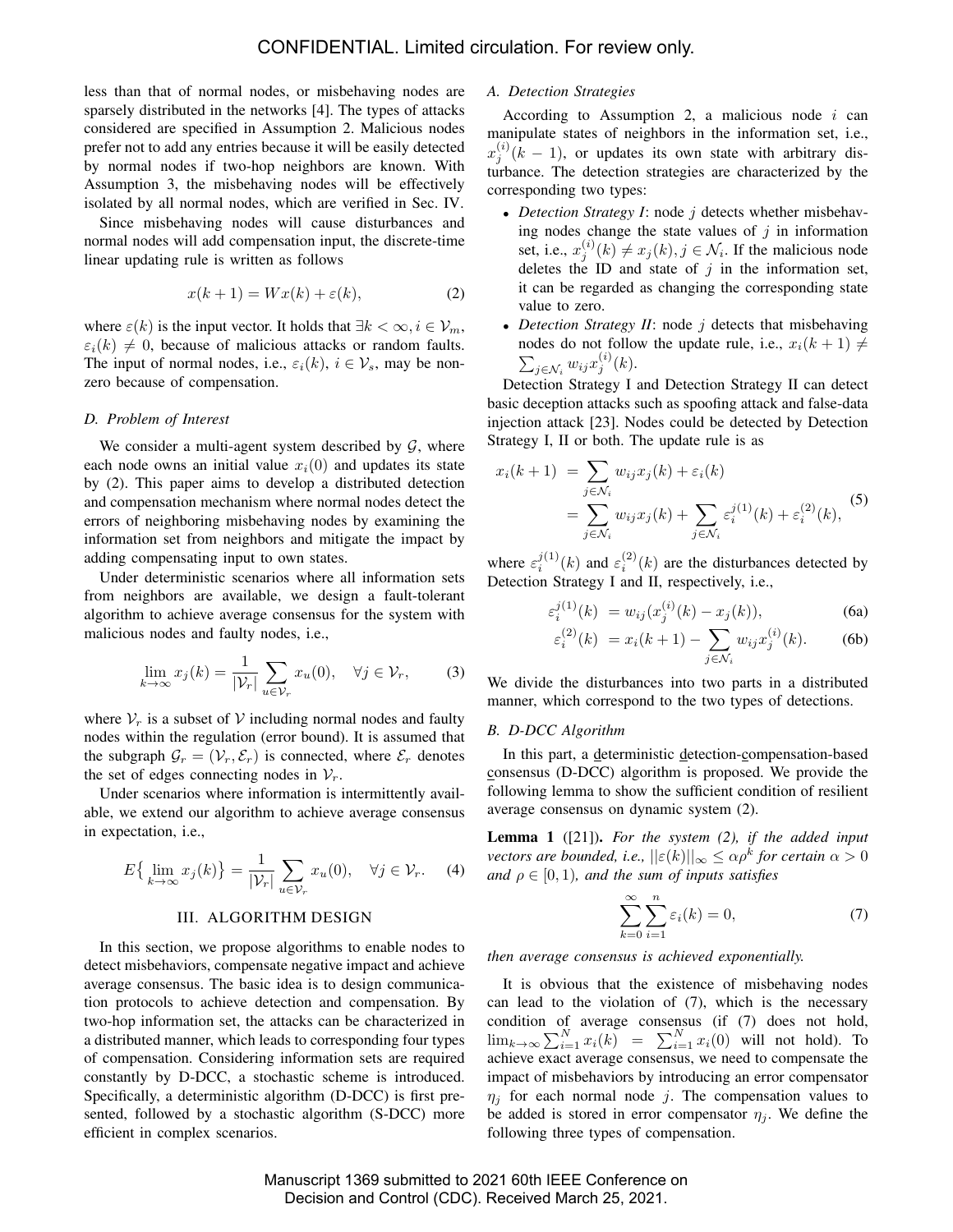• *Compensation Scheme I*: to compensate the impact detected by Detection Strategy I, i.e.,

$$
\eta_j^{i(1)}(k+1) = -w_{ij}(x_j^{(i)}(k) - x_j(k)).
$$
 (8)

• *Compensation Scheme II*: to compensate the impact detected by Detection Strategy II, i.e.,

$$
\eta_j^{i(2)}(k+1) = -\varepsilon_i^{(2)}(k)/|\mathcal{N}_i|.
$$
 (9)

• *Compensation Scheme III*: to compensate the impact of isolation, i.e.,

$$
\eta_j^{i(3)}(k+1) = (x_i(k+1) - x_i(0)) / |\mathcal{N}_i|.
$$
 (10)

Note that all the  $|\mathcal{N}_i|$  neighbors of node i detect the misbehaviors by Detection Strategy II of  $i$ . Hence, each node averagely compensates the error. Considering that there may be misbehaving nodes with low data utility, e.g., malicious nodes who constantly cause errors and faulty nodes with severe malfunction, isolation are adopted to thoroughly eliminate negative effects. Hence, Compensation Scheme III is adopted when node  $i$  is isolated by neighbors. Each neighbor will equally compensate the impact on average consensus.

Inspired by Lemma 1, we adopt a distributed exponential decaying bound of errors, i.e.,  $\alpha_j \rho_j^k$ ,  $j \in \mathcal{V}_s$ , to guarantee the convergence. Let  $\alpha = N \max_{i \in \mathcal{V}} \alpha_i$ ,  $\rho = \max_{i \in \mathcal{V}} \rho_i$ . Then, the condition  $||\varepsilon(k)||_{\infty} \leq \alpha \rho^k$  will hold. Node j detects the error of its neighbor  $i$ . If the error is in the bound  $\alpha_j \rho_j^k$ , node j will compensate the error by Compensation Scheme I and II, which is a resilient mechanism for finite errors and accidental errors such as computation error and actuator error. Otherwise, node  $j$  will cut off the future communication with i and Compensation Scheme III will be used by the neighbors.

By means of the above three types of compensation, we propose D-DCC as Algorithm 1. Node  $j$  detects by Strategy I at steps 4-7 and by Strategy II at steps 8-11. At steps 12-14, node  $j$  checks whether the error of  $i$  is out of local bound  $\alpha_i \rho_i^k$ . At steps 15-17, node j estimates whether node  $i$  is isolated at last step or by other nodes at this time, then calculate  $\eta_j^{i(3)}(k+1)$  and send the new  $|\mathcal{N}_j|$  to neighbors if it is. At step 18, node  $j$  updates its error compensator. Then, at last of time  $k + 1$ , node j updates its state with designed  $\varepsilon_i(k)$ . The compensation input  $\varepsilon_i (k + 1)$  should guarantee the secure state and non-increasing property of  $|\eta_i|$ .

### *C. S-DCC Algorithm*

The proposed D-DCC consumes considerable computing resources and requires the information sets at each time because it calculates all neighbors' states at each time according to the information sets. Hence, considering that information sets are intermittently available and malicious nodes may attack randomly with a certain probability, a stochastic detection-compensation-based consensus (S-DCC) algorithm is proposed as Algorithm 2. The stochasticity of S-DCC consists in two aspects: (1) the detection is stochastic at each time of probability  $p$ ; (2) The compensation is stochastic because of random misbehaviors.

#### Algorithm 1: D-DCC Algorithm

**Input:**  $x_i(k), \Psi_i(k+1), i \in \mathcal{N}_i$ . Output: The IDs of misbehaving nodes. 1: **Initialize**: set compensator  $\eta_j = 0$ , parameters  $\alpha_j, \rho_j$ ; node j exchanges its true initial value  $x_j(0)$  and the number of neighbors  $|\mathcal{N}_i|$  with neighbors, and store them; 2: for  $k = 0$  : Max time do 3: for  $i \in \mathcal{N}_j$  do 4:  $\varepsilon_i^{j(1)}(k+1) = w_{ij}(x_j^{(i)}(k) - x_j(k)).$ 5: if  $\varepsilon_j^{i(1)}(k) \neq 0$  then 6:  $\tilde{\eta}_j^{i(1)}(k+1) = -\varepsilon_i^{j(1)}(k).$  $7:$  end if 8:  $\varepsilon_i^{(2)}(k) = x_i(k+1) - \sum_{j \in N_i} w_{ij} x_j^{(i)}(k).$ 9: **if**  $\varepsilon_{i}^{(2)}(k) \neq 0$  then 10:  $\eta_j^{i(2)}(k+1) = -\varepsilon_i^{(2)}(k)/|\mathcal{N}_i|.$ 11:  $end$  if 12: **if**  $|\varepsilon_i^{j(1)}(k) + \varepsilon_i^{(2)}(k)| > \alpha_j \rho_j^k$  then 13: node  $j$  cut off the communication with node  $i$ . 14: end if 15: **if** i is isolated at this step then 16:  $j_j^{(3)}(k+1) = (x_i(k+1) - x_i(0))/|\mathcal{N}_i|.$  $17:$  end if 18:  $\eta_j = \eta_j + \eta_j^{i(1)}(k+1) + \eta_j^{i(2)}(k+1) + \eta_j^{i(3)}(k+1).$ 19: end for 20:  $\eta_j = \eta_j - \varepsilon_j (k+1)$ . 21: update its state  $x_j (k+2)$  with  $\varepsilon_j (k+1)$  by (5). 22: end for

The main difference of S-DCC from D-DCC is that normal nodes detect the neighbor nodes at random times. As a result, some attacks may not be detected. To handle this issue, we propose the following rule of compensation based on the mean value of estimation.

• *Compensation Scheme IV*: to compensate the impact of undetected misbehaviors, i.e.,

$$
\eta_j^{i(4)}(k) = -(k - m_j)\overline{\varepsilon}_i^j,
$$

where  $\bar{\varepsilon}_i^j = \sum_{\varepsilon_i^j(k) \in \Phi_j^{(i)}} \varepsilon_i^j(k)/m_j$  and  $m_j$  is the number of times that  $j$  detects. The intuition behind Compensation Scheme IV is that the mean of errors which are detected may represent the mean effect by misbehaving nodes in a time window, because malicious nodes must follow a certain scheme to attack and misbehaviors of faulty nodes may follow some certain rules. If a faulty node is not isolated, the error may be accidental. Therefore, no additional compensation is adopted.

Specifically, the detection is enabled at each time independently of probability p. When the detection is enabled, node  $j$  will detect and compensate the possible errors. In order to analyze the effect of misbehaving nodes, node  $j$  will store the detected error  $\varepsilon_i^j(k)$  in the error set  $\Phi_j^{(i)}$  corresponding to node  $i$ . When node  $i$  is isolated, both Compensation Scheme III and IV will be adopted.

#### IV. PERFORMANCE ANALYSIS

In this section, we prove that for D-DCC, all misbehaving nodes will be detected and average consensus will be achieved. Additionally, for S-DCC, we demonstrate that all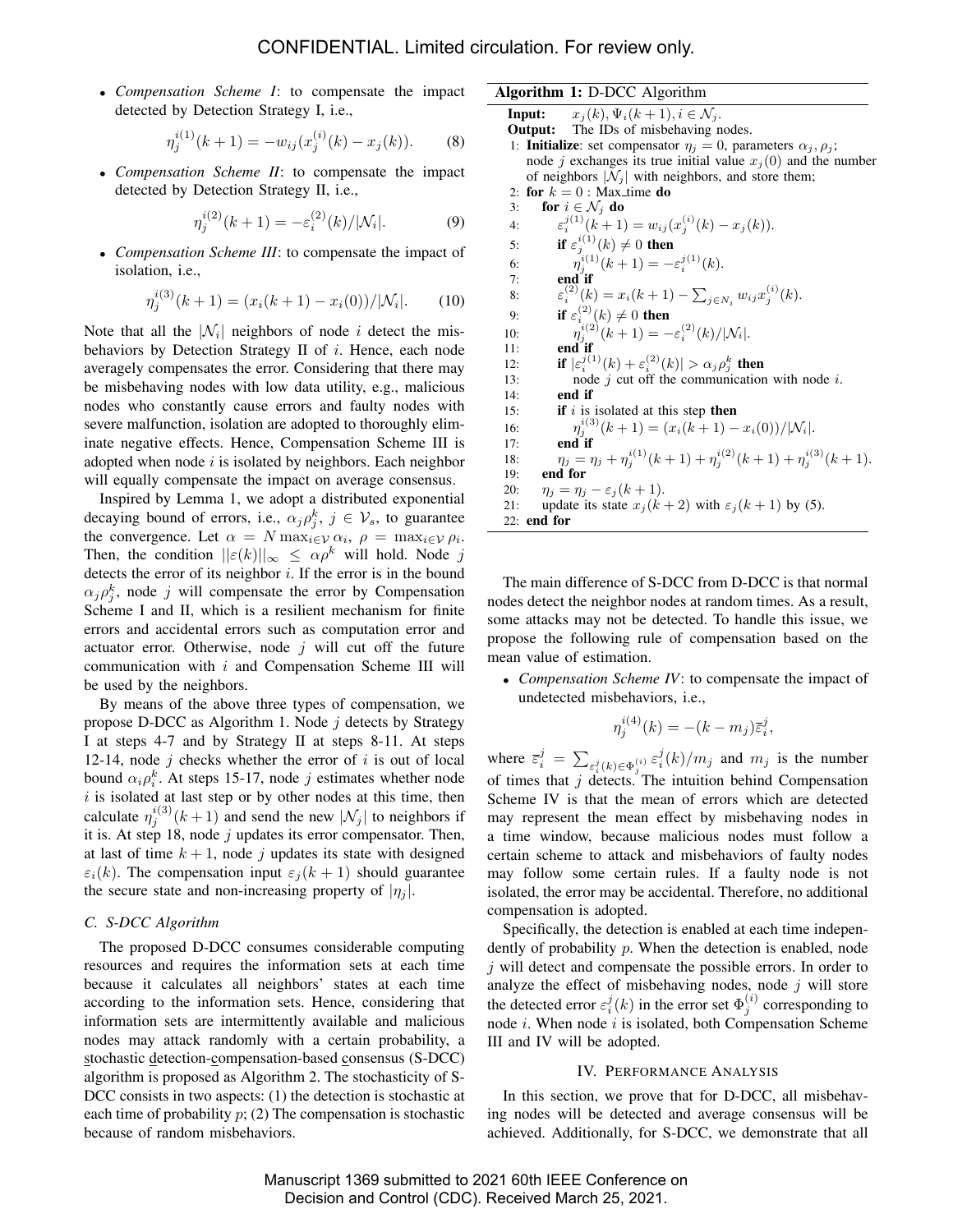Algorithm 2: S-DCC Algorithm **Input:**  $x_i(k), \Psi_i(k+1), i \in \mathcal{N}_i$ . Output: The IDs of misbehaving nodes. 1: Initialize: The same as Algorithm 1; set detection probability p, detection times  $m_j = 0$ . 2: for  $k = 0$  : Max time do 3: if Detection is enabled then 4: set  $m_i = m_i + 1$ . 5: for  $i \in \mathcal{N}_j$  do 6: Execute steps 4-14 in Algorithm 1.<br>7: **if** node *j* is malicious **then** if node  $j$  is malicious then 8: store  $\varepsilon_i^j(k) = \varepsilon_i^{j(1)}(k) + \varepsilon_i^{(2)}(k) / |\mathcal{N}_i|$  in  $\Phi_j^{(i)}$ . 9: end if 10: **if** i is isolated at this step **then** 11:  $j_j^{i(3)}(k+1) = (x_j(k+1) - x_j(0))/|\mathcal{N}_i|.$  $12:$  $j_j^{i(4)}(k+1) = -(k-m)\bar{\varepsilon}_i^j$ .  $13:$  end if 14:  $\eta_j = \eta_j + \eta_j^{i(1)}(k) + \eta_j^{i(2)}(k) + \eta_j^{i(3)}(k) + \eta_j^{i(4)}(k).$ 15: end for 16: end if 17:  $\eta_j = \eta_j - \varepsilon_j (k+1).$ 18: update its state  $x_j (k+2)$  with  $\varepsilon_j (k+1)$  by (5). 19: end for

malicious nodes will be detected with probability one and average consensus in expectation will be achieved, and we analyze the accuracy of S-DCC.

#### *A. Analysis of D-DCC*

First, the detection performance of D-DCC is evaluated. The following lemma shows the effectiveness of D-DCC.

Lemma 2. *If Assumptions 1-3 hold, then all misbehaving nodes will be detected and some of them will be isolated by Algorithm 1.*

*Proof.* Suppose that the misbehaving node *i* changes the value of its neighbors' (j) in the information set  $\Psi_i(k+1)$ . According to Assumption 1, node  $j$  is normal. Hence, when node  $j$  receives the information value from  $i$ , it will find out that  $x_j^{(i)}(k) \neq x_j(k)$  and node i will be detected by Detection Stratery I. Similarly, if node  $i$  deletes the ID and state of  $i$ , it will be detected by node  $i$ .

If the misbehaving node  $j$  does not follow the update rule based on the information set, i.e.,  $x_i(k + 1) \neq$  $\sum_{j \in \mathcal{N}_i} w_{ij} x_j^{(i)}(k)$ , it will be detected by all neighbors by Detection Strategy II, because  $w_{ij}$  is known by all neighbors.

According to Algorithm 1, if the error is in the local bound, the misbehaving node will not be isolated. However, once the error is out of the bound, the misbehaving node will be isolated. П

Next, we evaluate the performance of D-DCC in compensation and consensus by the following theorem.

# Theorem 1. *If Assumptions 1-3 hold, then D-DCC achieves average consensus, i.e., (3) holds.*

*Proof.* First, we illustrate that consensus will be achieved by Algorithm 1. Since W is doubly stochastic and  $\varepsilon(k)$  satisfies the condition  $||\varepsilon(k)||_{\infty} \leq \alpha \rho^{k}$  due to the error bound. the consensus will be achieved according to Lemma 1. If node  $i$ is isolated, let  $W_{\{i\}}$  be the matrix obtained by deleting *i*-th row and column of W. It follows that  $W_{\{i\}}$  is still a matrix with Perron weight or Metropolis weights. Hence, consensus will be achieved among remaining nodes.

Next, we prove the limit value is average consensus among remaining nodes. Without loss of generality, we consider a subsystem composed by misbehaving node  $i$  and its neighbors. According to  $(2)$ , and W is doubly stochastic, we have

$$
\sum_{j \in \mathcal{V}} x_j(k+1) = \sum_{j \in \mathcal{V}} x_j(0) + \sum_{l=1}^k \sum_{j \in \mathcal{V}} \varepsilon_j(l), \qquad (11)
$$

(Case 1) If node  $i$  is not isolated, according to Compensation Scheme I and II, we have

$$
\sum_{l=0}^{\infty} \{ \varepsilon_i(l) + \sum_{j \in \mathcal{N}_i} (\eta_j^{i(1)}(l+1) + \eta_j^{i(2)}(l+1)) \} = 0. \quad (12)
$$

Hence, (7) holds.

(Case 2) If node i is isolated at time  $k + 1$ , we can regard it as staying at the value  $x_i(k + 1)$ . Since W is a doubly stochastic matrix at each-step, we have that (11) holds. Node i is regarded to stay at the value  $x_i(k + 1)$ , i.e.  $\varepsilon_i(l) = 0, \forall l > k$ . Because compensation (1) and (2) will compensate the impact before isolation, we have that (12) holds. Compensation (3) will compensate the impact of node isolation. Thus, we have

$$
\sum_{l=1}^{\infty} \sum_{j \in V} \varepsilon_j(l) = x_i(k+1) - x_i(0). \tag{13}
$$

Combining  $(11)$  with  $(13)$  and noting that node i is regarded as staying at the value  $x_i(k)$  after isolation, it follows that

$$
\lim_{l \to \infty} \sum_{j \in \mathcal{V}/\{i\}} x_j(l) = \sum_{j \in \mathcal{V}/\{i\}} x_j(0). \tag{14}
$$

Generally, we have

$$
\lim_{l \to \infty} \sum_{j \in \mathcal{V}_r} x_j(l) = \sum_{j \in \mathcal{V}_r} x_j(0). \tag{15}
$$

Hence, (3) holds and an average consensus among remaining nodes is achieved.  $\Box$ 

Theorem 1 guarantees the accurate average consensus even if there are misbehaving nodes in the system. Due to the use of local error bound, D-DCC provides tolerance for accidental miscalculations and transmission errors. If isolation is not adopted in these scenarios, it may contribute to the overall efficiency of the system, e.g., an agent malfunctions transitorily. The tolerance depends on the parameters  $\alpha_i$  and  $\rho_i$ . Note that a larger  $\alpha_i \rho_i$  will improve the fault tolerance but reduce the convergence speed.

#### *B. Analysis of S-DCC*

Before the analysis, some notations and assumptions are provided. To evaluate the performance of S-DCC, it is supposed that malicious node  $i$  attacks the system with probability  $\theta_i \in [0, 1]$ . Malicious node *i* decides to attack or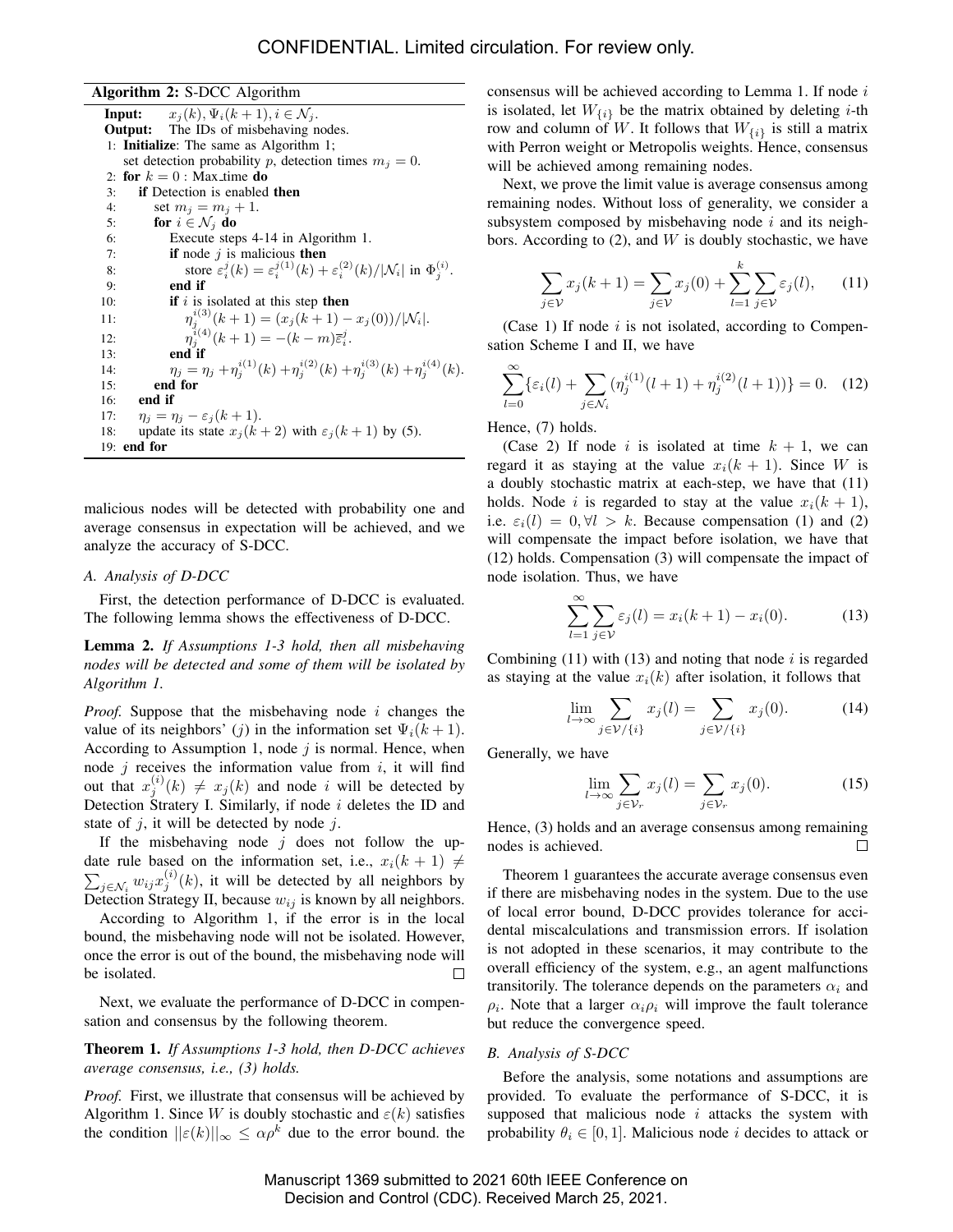not at each time with a certain probability  $\theta_i$ . Let  $X_i(k)$  be the random variable of attack or not, i.e.,  $X_i(k) \sim \mathcal{B}(1, \theta_i)$ , where  $B$  represents the Bernoulli distribution. Further, the malicious nodes attack the system with a certain mechanism. Hence, if node  $i$  attacks the system at time  $k$ , the random variable of the error, i.e.,  $Y_i(k)$ , obeys a certain distribution with expectation  $\mu_i$  and variance  $\sigma_i^2$ . Hence,  $\varepsilon_i(k) = X_i(k)Y_i(k)$ . Then, we have

$$
E\{\varepsilon_i(k)\} = \theta_i \mu_i,
$$
  

$$
D\{\varepsilon_i(k)\} = \theta_i \sigma_i^2 + (1 - \theta_i)\theta_i \mu_i^2 \triangleq \sigma_{\varepsilon_i}^2
$$

The average compensation of  $\varepsilon_i(k)$  is  $\sum_{j \in N_i} \overline{\varepsilon}_i^j \triangleq \overline{\varepsilon}_i$ , where  $\overline{\varepsilon}_i$  is the average error of detecting times. Note that there may be some faulty nodes that will not be isolated. These faulty nodes may cause errors due to accidental miscalculations or transmission failures with multiple uncertainties. Hence, it is reasonable to assume that the errors of faulty nodes are zero in expectation. We provide the following theorem to analyze the performance of S-DCC.

Theorem 2. *If the accidental error of the faulty nodes is zero in expectation, then S-DCC achieves average consensus in expectation, i.e.,*  $\forall j \in \mathcal{V}_r$ ,

$$
E\left\{\lim_{l\to\infty}x_j(l)\right\}=\frac{1}{|\mathcal{V}_r|}\sum_{u\in\mathcal{V}_r}x_u(0),\tag{16}
$$

$$
D\left\{\lim_{l\to\infty}x_j(l)\right\}\leq \sum_{i\in\mathcal{V}_m}\frac{(k_i^{iso}-M_i)(1+1/M_i)\sigma_{\varepsilon_i}^2}{|\mathcal{V}_r|^2},\quad(17)
$$

where  $k_i^{iso}$  is the time of isolation of node i and  $M_i =$  $\min_{i \in \mathcal{N}_i} m_i$ *. Also, the consensus value is bounded, i.e.,* 

$$
\left|\lim_{l \to \infty} x_j(l) - \frac{1}{|\mathcal{V}_r|} \sum_{u \in \mathcal{V}_r} x_u(0)\right| \le \frac{\alpha \rho |\mathcal{V}_m|}{(1 - \rho)|\mathcal{V}_r|}.\tag{18}
$$

*Proof.* First, we illustrate that all malicious nodes will be detected with probability one. For each malicious node  $i$ , it attacks the system with probability  $\theta_i$ ,  $0 < \theta_i \leq 1$ . For each normal node  $j$  in the neighborhood of  $i$ , it detects  $i$  with probability  $p, 0 < p \leq 1$ . The probability of the event that node i is detected by j in no later than time  $k$  is

$$
P(k) = 1 - (1 - p\theta_i)^k.
$$
 (19)

By taking limit on both sides of (19), we have

$$
\lim_{k \to \infty} P(k) = \lim_{k \to \infty} (1 - (1 - p\theta_i)^k) = 1.
$$

Similarly, all malicious nodes will be isolated with probability one.

Next, we will show

$$
E\left\{\lim_{l\to\infty}\sum_{j\in\mathcal{V}_r}x_j(l)\right\}=\sum_{j\in\mathcal{V}_r}x_j(0). \hspace{1cm} (20)
$$

Considering the subsystem composed by the malicious node i which is isolated at time  $k_i^{iso}$  and its neighbors. Note that  $X_i(l)$  and  $Y_i(l)$  are independent. For malicious node i, the expectation of the sum of its error within time  $k$  is

$$
E\left\{\sum_{l=1}^{k} \varepsilon_i(l)\right\} = E\left\{\sum_{l=1}^{k} X_i(l) Y_i(l)\right\} = k\theta_i \mu_i.
$$
 (21)

Without loss of generality, we consider all the neighbors of *i* detect at the same time. The expectation of  $\sum_{j \in \mathcal{N}_i} \overline{\epsilon}_i^j$ satisfies

$$
E\{\sum_{j \in \mathcal{N}_i} \overline{\varepsilon}_i^j\} = E\{\frac{1}{m_j} \sum_{j \in \mathcal{N}_i} \sum_{\varepsilon_i^j(k) \in \Phi_j^{(i)}} \varepsilon_i^j(k)\}
$$

$$
= E\{\varepsilon_i(l)\} = \theta_i \mu_i.
$$

The expectation of the Compensation Scheme I, II, IV is

$$
E\{\sum_{j\in\mathcal{N}_i}\sum_{l=1}^k (\eta_{ji}^{(1)}(l) + \eta_{ji}^{(2)}(l) + \eta_{ji}^{(4)}(l))\}
$$
  
=  $E\{\sum_{j\in\mathcal{N}_i}\sum_{\varepsilon_i^j(k)\in\Phi_j^{(i)}} \varepsilon_i^j(k) - (k - m_j)\sum_{j\in\mathcal{N}_i}\bar{\varepsilon}_i^j\}$  (22)  
=  $E\{-k\sum_{j\in\mathcal{N}_i}\bar{\varepsilon}_i^j\} = -k\theta_i\mu_i.$ 

Let  $k + 1 = k_i^{\text{iso}}$  for (10). Therefore, combining (10), (21) and (22), we have

$$
E\left\{\sum_{l=1}^k(\varepsilon_i(l)+\sum_{j\in\mathcal{N}_i}\eta_j(l))\right\}=x_i(k+1)-x_i(0).
$$

The sum of the errors of the faulty nodes which is not isolated is zero in expectation. Similar with the proof in Theorem 3, we have (20). Hence, (4) holds and an average consensus in expectation is achieved.

Since  $\overline{\varepsilon}_i$  is the average value of sampling, we have  $D\{\bar{\varepsilon}_i\} \leq \sigma_{\varepsilon_i}^2/M_i$ . Because the detected errors  $(m_j \text{ times})$ will be compensated accurately by  $j$ , we have the variance of the consensus value,

$$
D\{\sum_{u\in\mathcal{V}_r} x_u(k)\} = \sum_{i\in\mathcal{V}_m} D\{\sum_{l=1}^{k_i^{iso}} \varepsilon_i(l) - k_i^{iso} \sum_{j\in\mathcal{N}_i} \overline{\varepsilon}_i^j\}
$$
  

$$
\leq \sum_{i\in\mathcal{V}_m} (k_i^{iso} - M_i)(1 + 1/M_i)\sigma_{\varepsilon_i}^2.
$$

Each malicious node causes disturbances. Hence, (17) holds.

According to the proof of Theorem 1,  $\varepsilon(k)$  satisfies the condition  $||\varepsilon(k)||_{\infty} \leq \alpha \rho^k$ . For misbehaving nodes, we have

$$
\sum_{i\in\mathcal{V}_m}\sum_{l=1}^{\infty}\varepsilon_i(l)\leq \frac{|\mathcal{V}_m| \alpha\rho}{(1-\rho)}.
$$

Hence, (18) is proved.

 $\Box$ 

Theorem 2 ensures average consensus in expectation. Note that if  $M_i = k_i^{iso}$ ,  $D\{\lim_{l\to\infty} x_j(l)\} = 0$ , which corresponds to deterministic conditions by D-DCC.

Next, we analyze the accuracy of mean-based Compensation Scheme III, i.e., the distance between the meanbased compensation and actual errors. Let  $F_{Y_i(k)}(x)$  be the cumulative distribution function (CDF) of  $Y_i(k)$ . Because  $\varepsilon_i(k) = X_i(k)Y_i(k)$ , the CDF of  $\varepsilon_i(k)$  is

$$
F_{\varepsilon_i(k)}(x) = \begin{cases} \theta_i F_{Y_i(k)}(x) & x < 0\\ 1 - \theta_i + \theta_i F_{Y_i(k)}(x) & x \ge 0. \end{cases}
$$
 (23)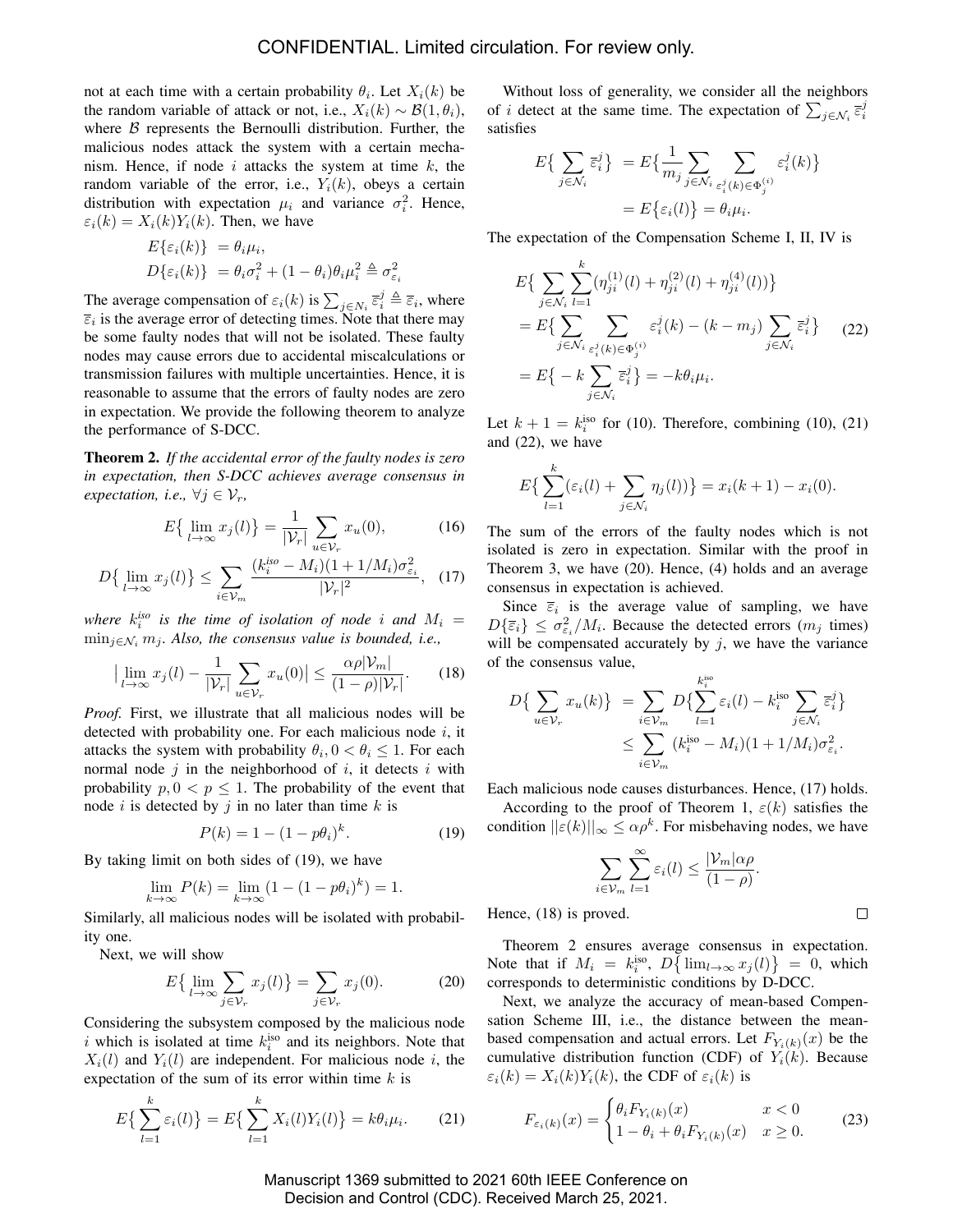Without loss of generality, consider all the detection numbers  $m_j, j \in \mathcal{N}_i$  are the same. According to the Central Limit Theorem [24], we have

$$
\overline{\varepsilon}_i \sim N(\theta_i \mu_i, \sigma_{\varepsilon_i}^2 / M_i).
$$

The CDF of  $\overline{\varepsilon}_i$  is

$$
F_{\overline{\varepsilon}_i}(x) = \int_{-\infty}^x \frac{\sqrt{M_i}}{\sqrt{2\pi}\sigma_{\varepsilon_i}} \exp\big(\frac{-M_i(x-\theta_i\mu_i)^2}{2\sigma_{\varepsilon_i}^2}\big) \mathrm{d}x.
$$

The characteristic of proximity of two probability distributions can be described by the Wasserstein distance [25]. In the case of one-dimensional space with the Euclidean metric, the Wasserstein distance is calculated by

$$
R(\mathcal{P}, \mathcal{Q}) = \int_{-\infty}^{\infty} |F(x) - G(x)| dx,
$$

where F and G are the CDF of distributions  $P$  and  $Q$ , respectively [25]. Hence, we have the Wasserstein distance between  $\varepsilon_i(k)$  and  $\overline{\varepsilon}_i$ :

$$
R(\varepsilon_i(k), \overline{\varepsilon}_i) = \int_{-\infty}^{\infty} |F_{\varepsilon_i(k)}(x) - F_{\overline{\varepsilon}_i}(x)| \, \mathrm{d}x. \tag{24}
$$

We can use the Wasserstein distance to show the expectation of absolute error between the mean-based compensation and actual errors. Let  $\Phi(\cdot)$  be the CDF of normal distribution. We provide the following theorem to illustrate the bound of  $R(\varepsilon_i(k), \overline{\varepsilon}_i)$  when  $Y_i(k)$  obeys the normal distribution.

**Theorem 3.** *If*  $Y_i(k) \sim \mathcal{N}(\mu_i, \sigma_i)$ , then we have

$$
R(\varepsilon_i(k), \overline{\varepsilon}_i) \le (1 - \theta_i)\mu_i + |\sigma_i - \sigma_{\varepsilon_i}| + (1 - \theta_i)E\{|Y_i|\}
$$

*where*  $E\{|Y_i|\} = \{\sqrt{\frac{2}{\pi}}\sigma_i \exp(\frac{-\mu_i^2}{2\sigma_i^2}) + \mu_i[1 - 2\Phi(\frac{-\mu_i}{\sigma_i})]\}.$ 

*Proof.* Referring to the absolute value inequality, we have

$$
R(\varepsilon_i(k), \overline{\varepsilon}_i) = \int_{-\infty}^{\infty} |F_{\varepsilon_i(k)}(x) - F_{\overline{\varepsilon}_i}(x)| dx
$$
  

$$
\leq \int_{-\infty}^{\infty} |F_{\varepsilon_i(k)}(x) - F_{Y_i}(x)| dx + \int_{-\infty}^{\infty} |F_{\overline{\varepsilon}_i}(x) - F_{Y_i}(x)| dx.
$$

According to (23), we have

$$
\int_{-\infty}^{\infty} |F_{\varepsilon_i(k)}(x) - F_{Y_i}(x)| dx
$$
  
\n
$$
= \int_{-\infty}^{0} |(1 - \theta_i) F_{Y_i}(x)| dx + \int_{0}^{+\infty} |(1 - \theta_i)(1 - F_{Y_i}(x))| dx
$$
  
\n
$$
= (1 - \theta_i) \Big[ \int_{-\infty}^{0} F_{Y_i}(x) dx + \int_{0}^{+\infty} (1 - F_{Y_i}(x)) dx \Big]
$$
  
\n
$$
= (1 - \theta_i) E\{[Y_i]\}.
$$

In addition, according to the Wasserstein distance between two normal distributions [26], we have

$$
\int_{-\infty}^{\infty} |F_{\overline{\varepsilon}_i}(x) - F_{Y_i}(x)| dx \le (1 - \theta_i)\mu_i + |\sigma_i - \sigma_{\varepsilon_i}|.
$$

Combining the above aspects, we complete the proof.  $\Box$ 

Remark 1. *Theorem 3 shows the Wasserstein distance under the normal distribution. Hence, the expectation of absolute*



Fig. 1. Performance of D-DCC. (a) States of nodes. (b) Errors of misbehaving nodes (1 and 5) and compensation input of node 2.

*error between the mean-based compensation and actual errors is bounded. Generally, the explicit bound is difficult to formulate under other distributions, but the Wasserstein distance is bounded as long as*  $E\{|Y_i(k)|\}$  *and*  $E\{|\overline{\varepsilon}_i|\}$  *exist. The quantitative evaluations can be found in Sec. V-B.*

#### V. NUMERICAL EVALUATIONS

In this section, we conduct numerical evaluations to illustrate the performance of D-DCC and S-DCC. Consider a Erdös-Rényi Random graph (probability for edge creation is 0.7) with  $N = 10$  nodes which update values by (2), where W is designed by Perron weights. In the network, there are two misbehaving nodes who are not neighbors, i.e., malicious node 1 that intends to break average consensus and faulty node 5. We set  $\alpha_i = 5$ ,  $\rho_i = 0.9$ ,  $\forall i \in \mathcal{V}$ .

# *A. Performance of D-DCC*

At this part, we set the disturbances of node 1 and 5 to satisfy  $\varepsilon_1(k) = 0.5 \cos(k)$  and  $\varepsilon_5(k) = 0.5 \times 0.6^k$ . Fig. 1(a) shows that all nodes except node 1 achieves consensus. The consensus value is the average value of initial states of remaining nodes showing as the blue dotted line. As a contract, we plot the average state of normal nodes by MSR algorithm [11] as the green line. The exact average consensus is achieved by D-DCC, but MSR algorithm does not guarantee average consensus. Fig. 1(b) shows the errors of node 1 and 5. Node 5 has not been isolated because its error is exponentially decaying and in the local bound. Node 5 is isolated at time 24 because the error is out of the bound.

#### *B. Performance of S-DCC*

The error of node 1 is set to obey the normal distribution if  $X_1(k) = 1$ , i.e.,  $Y_1(k) \sim \mathcal{N}(0.1, 1)$ . The error of node 1 is exponentially decaying and zero-sum. We set the detection probability  $p = 0.5$  and attack probability  $\theta_1 = 0.8$ .

Fig. 2(a) shows that all nodes except node 1 achieve consensus and node 1 is isolated by other nodes but node 5 is not. The consensus value is close to the average value of initial states of remaining nodes. Though the limit value is the exact average consensus in expectation, in practice it may vary from it. Compared with MSR [11], S-DCC achieves more accurate average consensus. Fig. 2(b) shows the compensation of node 2 and the errors of node 1 and 5. According to the Wasserstein distance, we have  $R(\varepsilon_1(k), \bar{\varepsilon}_1) = 0.1109$ . The CDF of  $\varepsilon_1(k)$  and  $\bar{\varepsilon}_1$  are shown as Fig. 3. The expectation of absolute error between the disturbance and the mean-based compensation at